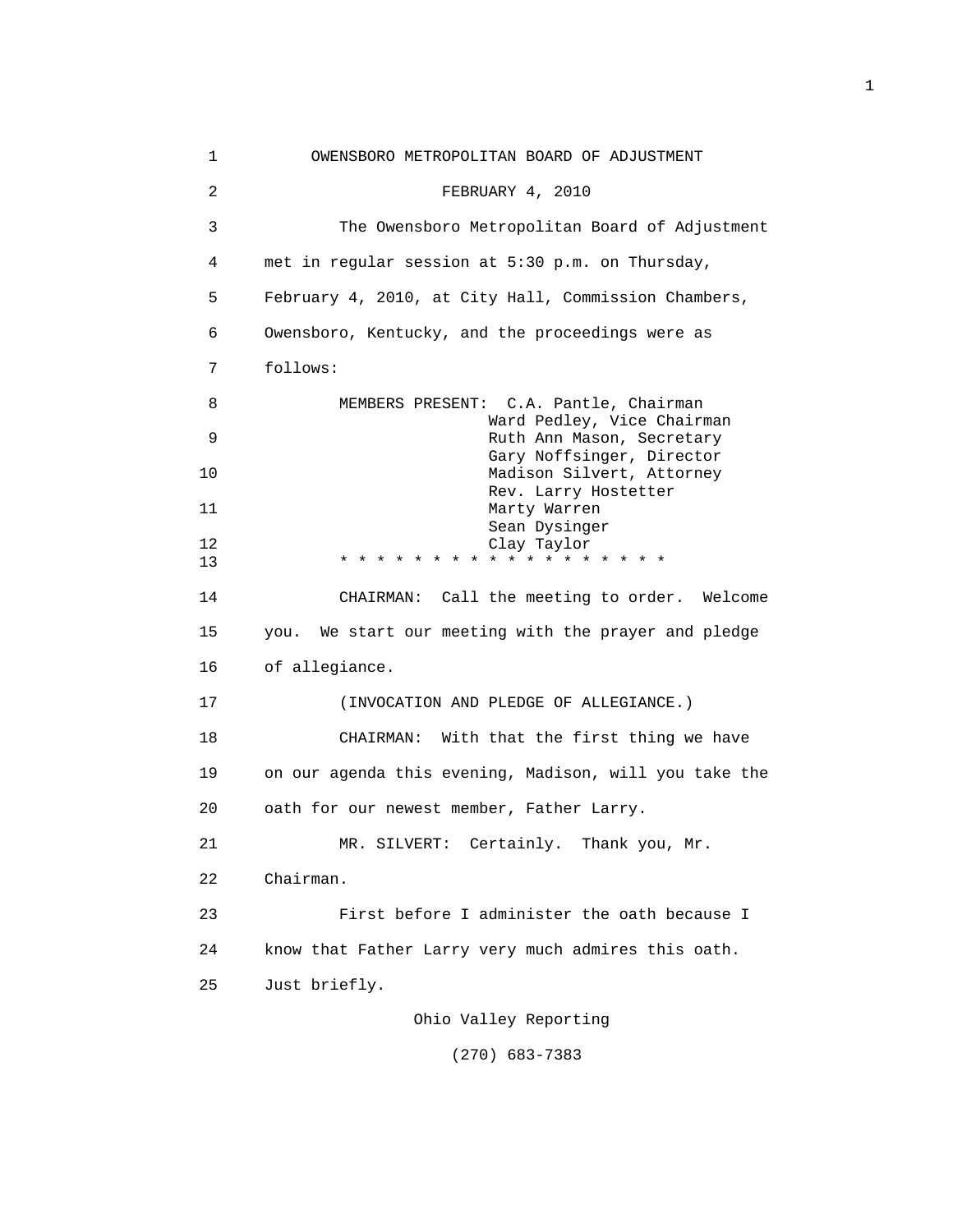1 This oath came into parlance in 1850 during a 2 time when so many of the state leaders were being 3 killed in affairs of honor that lawmakers placed what 4 was then an unenforced law into the constitution so it 5 will be enforced. 6 Father Larry, if you'll raise your right hand. 7 (REV. LARRY HOSTETTER BEING SWORN IN AS NEW 8 BOARD MEMBER.) 9 CHAIRMAN: Father Larry, welcome to our 10 meeting, our agenda. We look forward to working with 11 you for a number of years. Good to have you with us. 12 With that, again, welcome to all of you this 13 evening. 14 We'll go ahead and start with the first item. 15 Consider the minutes of the last meeting on January 16 7th. They're on record in the office. I think 17 there's no mistakes or anything in them. Entertain a 18 motion to dispose of the item. 19 MR. DYSINGER: Move to approve. 20 MS. MASON: Second. 21 CHAIRMAN: All in favor raise your right 22 hand. 23 (ALL BOARD MEMBERS PRESENT RESPONDED AYE.) 24 CHAIRMAN: Motion carries. 25 Next item, please.

Ohio Valley Reporting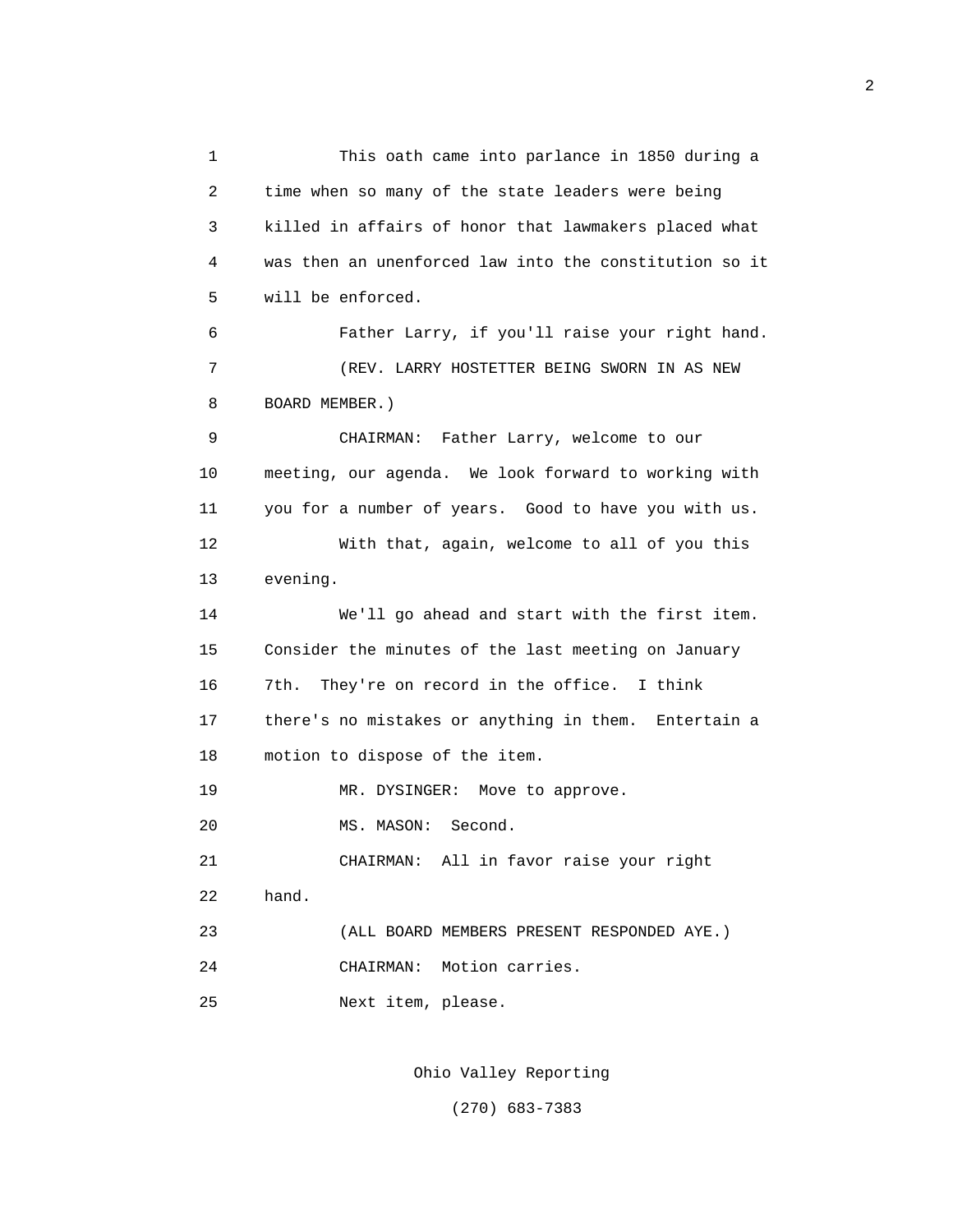| $\mathbf 1$ |                                                        |
|-------------|--------------------------------------------------------|
| 2           | CONDITIONAL USE PERMIT                                 |
| 3           | ITEM 2                                                 |
| 4           | 1328 West 3rd Street, zoned R-4DT                      |
| 5           | Consider request for a Conditional Use Permit in order |
| 6           | to operate a shelter for 10 children ages 0-18 years   |
| 7           | within the principle structure and construct a         |
| 8           | detached residential garage.                           |
| 9           | Reference: Zoning Ordinance, Article 8,                |
| 10          | Section 8.2A7/6a                                       |
| 11          | Applicant: St. Joseph's Peace Mission for Children,    |
| 12          | Inc.                                                   |
| 13          | FATHER HOSTETTER: Mr. Chairman, I would like           |
| 14          | to recuse myself from this item.                       |
| 15          | CHAIRMAN: So noted.                                    |
| 16          | MR. SILVERT: Could you please state your               |
| 17          | name.                                                  |
| 18          | MS. EVANS: Melissa Evans.                              |
| 19          | (MELISSA EVANS SWORN BY ATTORNEY.)                     |
| 20          | ZONING HISTORY                                         |
| 21          | The subject property is currently zoned R-4DT          |
| 22          | Inner City Residential. OMPC records indicate there    |
| 23          | have been no Zoning Map Amendments for the subject     |
| 24          | property.                                              |
| 25          | There was a Conditional Use Permit to operate          |
|             |                                                        |

Ohio Valley Reporting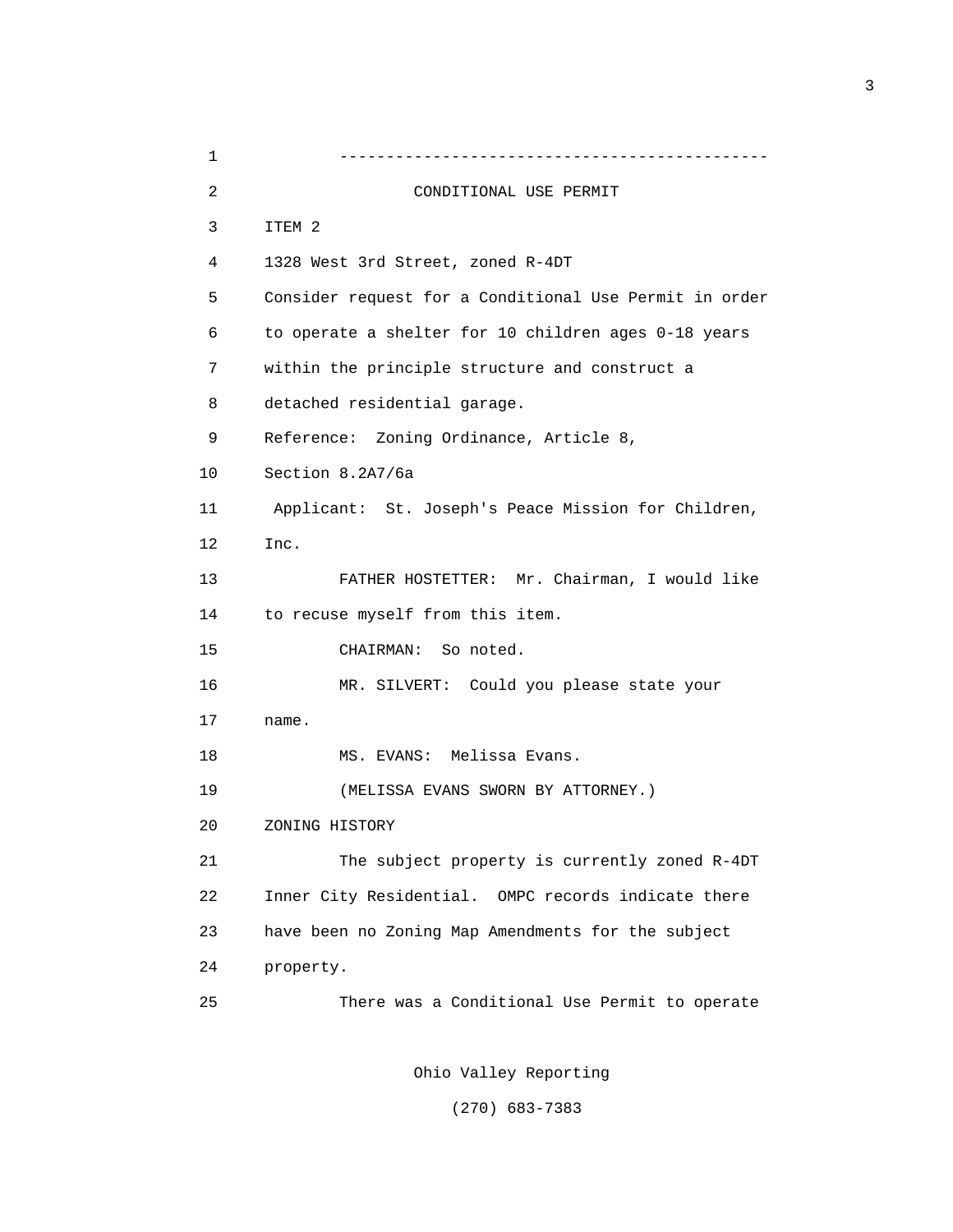1 a shelter for teenage women age 17 or younger with 2 children approved in 1997. A minor subdivision plat 3 was approved for the property in December of 2009. 4 The applicant states that even though the 5 previous Conditional Use Permit was approved for women 6 age 17 or younger with children, the shelter has 7 always housed no more than 10 children ages 0-18 years 8 old. 9 This Conditional Use Permit application is to 10 continue to operate the shelter for 10 children ages 11 0-18 years and to construct a detached residential 12 garage. 13 The applicant has submitted all of the 14 material as required by the zoning ordinance. Also 15 they have submitted a site plan that meets the parking 16 requirements of seven parking spaces and shows all of 17 the required vehicular use area landscaping. 18 MS. EVANS: We would like to enter the Staff 19 Report into the record as Exhibit A. 20 CHAIRMAN: Been any comments filed in the 21 office? 22 MR. NOFFSINGER: No, sir. 23 CHAIRMAN: Is anyone in the audience wishing 24 to make any comments at this time on the item? 25 (NO RESPONSE)

Ohio Valley Reporting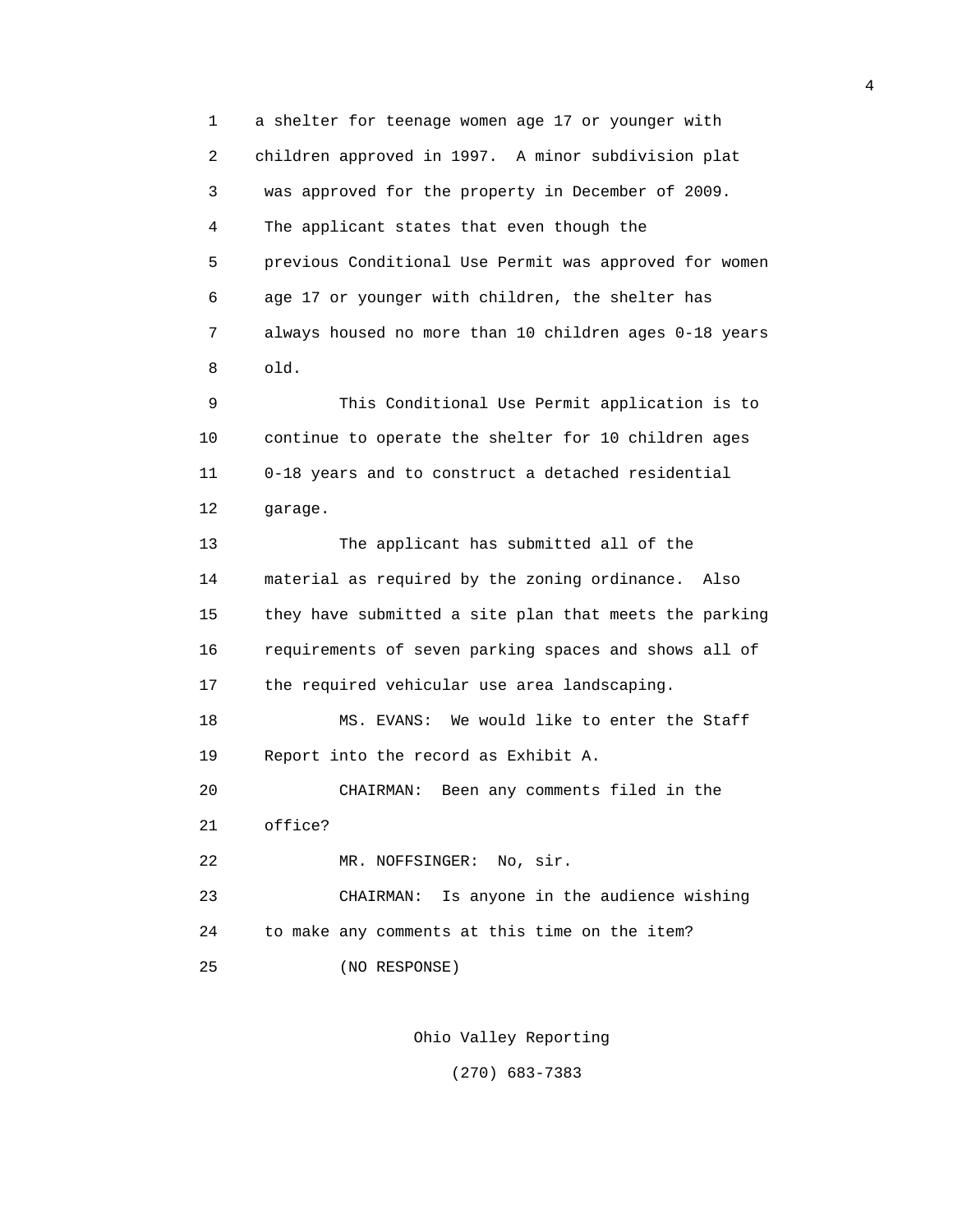1 CHAIRMAN: Board members have any questions of 2 the applicant? 3 (NO RESPONSE) 25 CHAIRMAN: Staff have any other comments? 4 MR. NOFFSINGER: No, sir. 5 CHAIRMAN: Entertain a motion to dispose of 6 the item. 7 MR. PEDLEY: Mr. Chairman, I make a motion for 8 approval based on its compatible use within the 9 neighborhood and the applicant has addressed all the 10 zoning ordinance requirements including parking and 11 landscaping. 12 CHAIRMAN: Is there a second? 13 MR. DYSINGER: Second. 14 CHAIRMAN: Any other comments or questions 15 from the board? 16 (NO RESPONSE) 17 CHAIRMAN: Staff have any other comments? 18 MR. NOFFSINGER: No, sir. 19 CHAIRMAN: Seeing none all in favor raise your 20 right hand. 21 (ALL BOARD MEMBERS - WITH THE DISQUALIFICATION 22 OF FATHER HOSTETTER - RESPONDED AYE.) 23 CHAIRMAN: Motion carries. 24 One final motion. 25 MR. DYSINGER: Move to adjourn.

5

Ohio Valley Reporting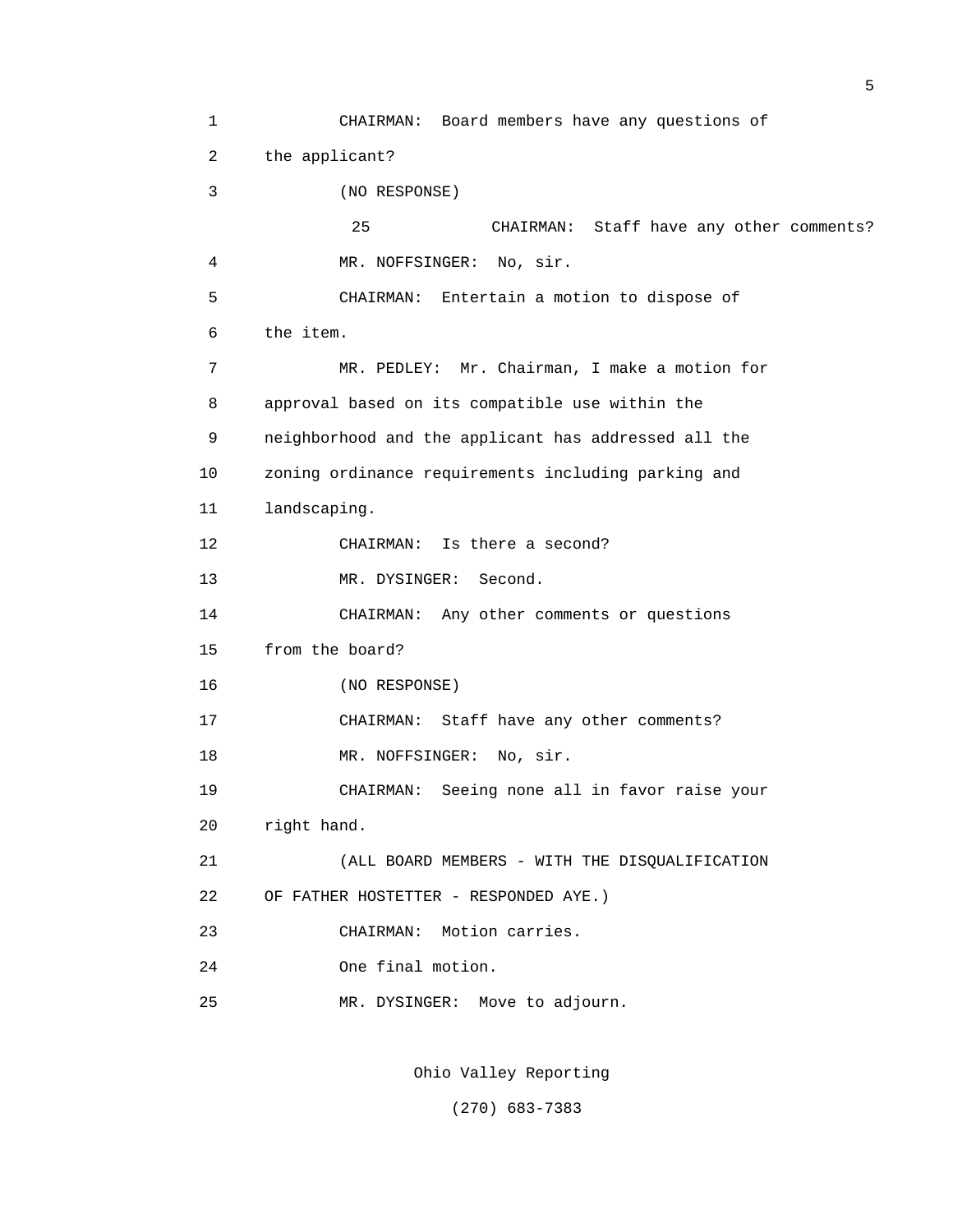1 MR. TAYLOR: Second. 2 CHAIRMAN: All in favor raise your right 3 hand. 4 (ALL BOARD MEMBERS PRESENT RESPONDED AYE.) 5 CHAIRMAN: We are adjourned. 6 ---------------------------------------------- 

Ohio Valley Reporting